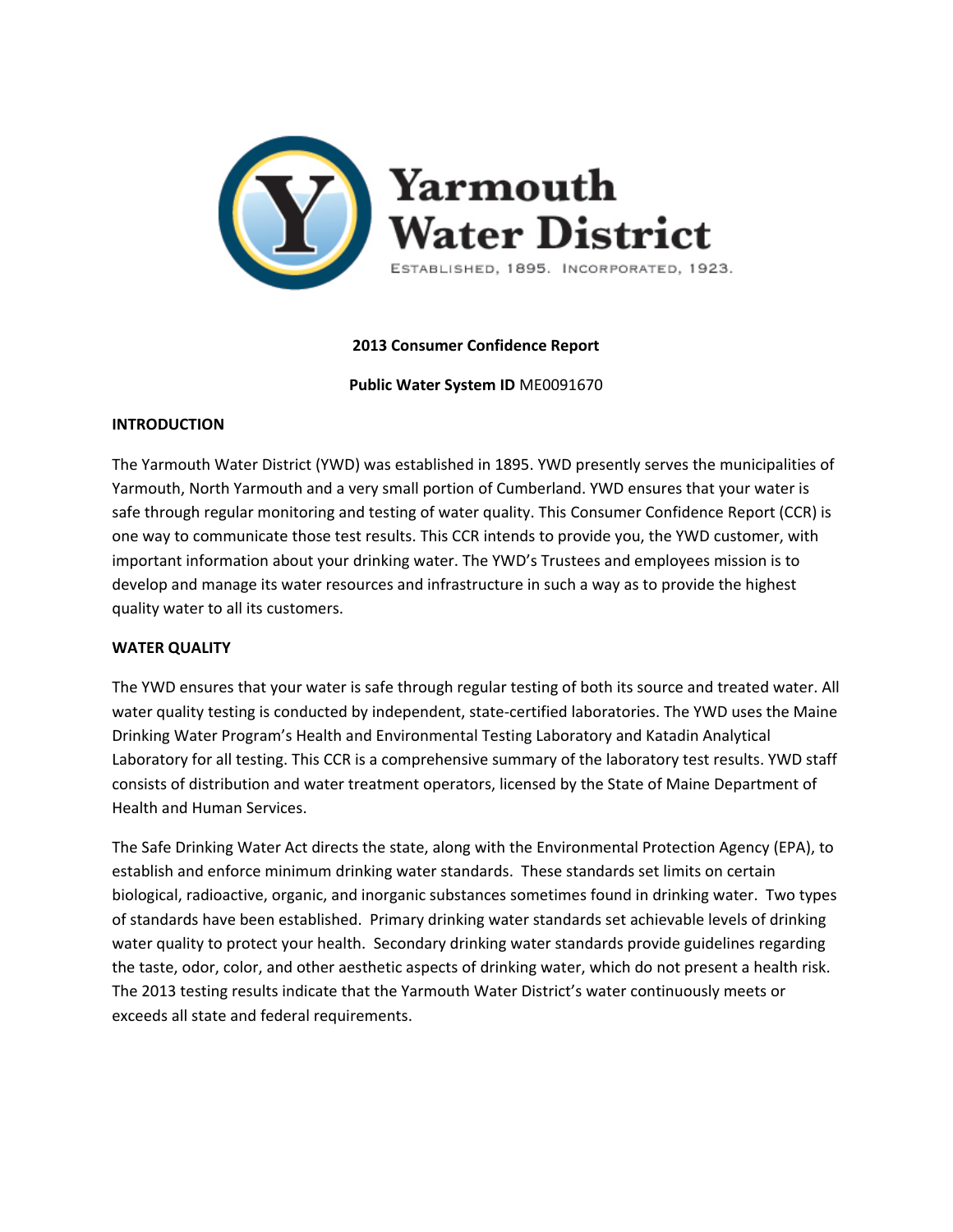## **WATER SUPPLY / SOURCE INFORMATION**

The Maine Drinking Water Program, in cooperation with local public water suppliers (PWS), has conducted a statewide assessment of the risks to public water supply wells and intakes from human activities. All wells were rated on the current and future risk for contamination by both acute contaminants, like bacteria, and chronic contaminants, like petroleum hydrocarbons. While most community supplies have low to moderate risk factors based on current conditions, a large proportion have high risk for future development in their source protection areas. For the Yarmouth Water District, the well itself is rated as a Moderate risk. This is a factor that can only be changed by installing a new well. The current land use around the well results in a Low risk for bacteria and nitrates, and Moderate risk for long‐term, chronic contaminants. Water quality testing and limited development in your protection area produce a lower risk ranking. The Yarmouth Water District land ownership and wellhead management planning indicate a Low risk for future bacterial contamination and Moderate risk for chronic contaminants. Land use controls exist that can be used to manage development around the source. The District will work to make sure that these controls are effective in protecting water quality. For a detailed copy of the Source Water Assessment, please contact our district office or the Maine Drinking Water Program at 1‐207‐287‐2070. Infants and young children are typically more vulnerable to Lead in drinking water than the general population. It is possible that Lead levels at your home may be higher than other homes in the community as a result of materials used in your home's plumbing. If you are concerned about elevated Lead levels in your home's water, you may wish to have your water tested and flush your tap for 30 seconds to 2 minutes before using tap water. Additional information is available from the Safe Drinking Water Hotline (1‐800‐426‐4791).

The Yarmouth Water District uses groundwater supplies from four gravel packed wells. These supplies are all located in the Town of North Yarmouth. The District also maintains a connection with the Portland Water District, which primarily serves as the source of supply for the Wyman Power Station on Cousins Island in Yarmouth. In the last 12 months, we have produced and delivered more than 269,974,000 gallons of water to the distribution system. The Yarmouth Water District actively chlorinates at the sources to provide a chlorine residual in the distribution system.

#### **WATER SYSTEM DATA**

Our water supply and distribution system includes over 78.4 miles of water main and 2,978 individual services. The Yarmouth Water District has 3 storage tanks. One 200,000 gallon tank in North Yarmouth. One 500,000 gallon tank on East Main Street and one 1,000,000 gallon tank on West Elm Street. We currently chlorinate with Sodium Hypochlorite at the production wells. The system serves approximately 8,800 customers and provides fire protection service through 383 hydrants. The District added 9 new water services, 345 feet of new water main and 1 new hydrant in 2013.

#### **HIGHLIGHTS OF THE PAST YEAR**

2013 was a year of very limited expansion of the water distribution system. The McKearney Village project started late in the year and this will eventually add 4,000 feet of new water main to the system. This project will complete a connection between two existing dead ends, which will improve water quality and fire flows in the area.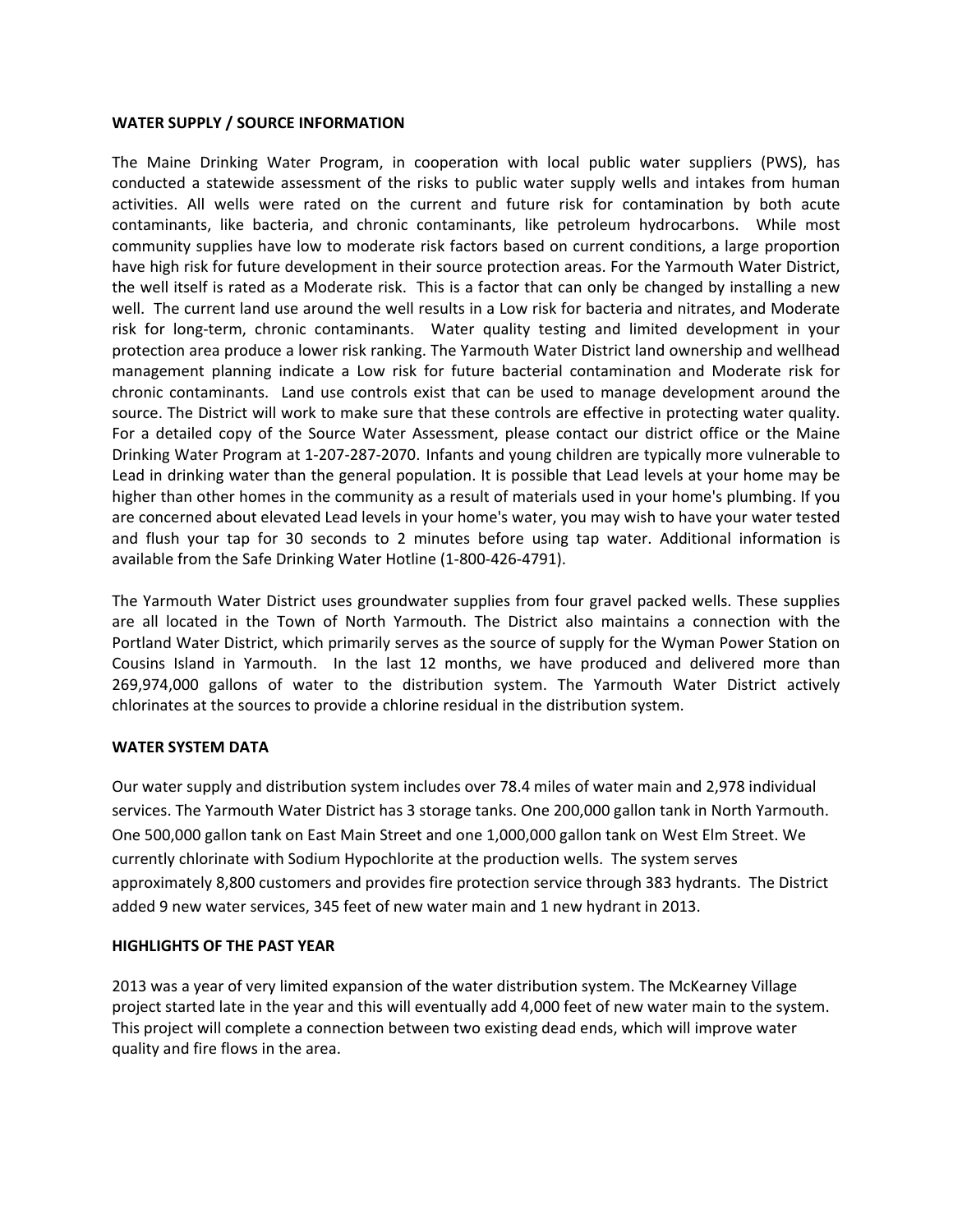| Parameter                                                                    | <b>Maximum Contaminant</b><br>Level | <b>Maximum</b><br><b>Contaminant Level</b><br>Goal | <b>Actual YWD</b><br><b>Test Results</b> | <b>Sample Source</b><br><b>Sample Date</b> |
|------------------------------------------------------------------------------|-------------------------------------|----------------------------------------------------|------------------------------------------|--------------------------------------------|
| Microbiological 2013 Coliform<br>bacteria<br>YWD samples 11 sites per month. | 1 per month                         | 0                                                  | 0                                        | Distribution 1/1/13-<br>$12/31-13$         |
| % positive for microbiological presence                                      | 0%                                  | 5%                                                 | 0%                                       | Distribution 1/1/13-<br>12/31-13           |
| <b>Disinfection Byproducts-2013</b>                                          |                                     |                                                    |                                          |                                            |
| Total Trihlomethanes(TTHM)                                                   | 80 ppb                              | 0 ppb                                              | 1.76 ppb                                 | Distribution 8/20/13                       |
| Haloacetic Acids(HAA5)                                                       | 60 ppb                              | 5.0 ppb                                            | 0 ppb                                    | Distribution 8/20/13                       |
| <b>Inorganic Chemicals 2011 TE-6</b>                                         |                                     |                                                    |                                          |                                            |
| Arsenic                                                                      | 10 ppb                              | 0 ppb                                              | $0.79$ ppb                               | Reinsborough Well<br>7/18/11               |
| Barium                                                                       | 2 ppm                               | 2 ppm                                              | 0.0069 ppm                               | Stevens Well 8/2/11                        |
| Chromium                                                                     | 100 ppb                             | 100 ppb                                            | $3.5$ ppb                                | Stevens Well 8/2/11                        |
| Copper 90 <sup>th</sup> %                                                    | $1.3$ ppm                           | $1.3$ ppm                                          | 0.185 ppm                                | Customers 6/28/13                          |
| Lead $90^{th}$ %                                                             | 0.015 ppm                           | $0$ ppb                                            | 0.013 ppm                                | Customers 6/28/13                          |
| Nitrate Nitrogen                                                             | 10 ppm                              | 10 ppm                                             | $1.7$ ppm                                | Stevens Well 5/30/13                       |
| <b>Radionuclides</b>                                                         |                                     |                                                    |                                          |                                            |
| Gross Alpha Screen                                                           | 15 pCi/L                            | 0 pCi/L                                            | 6.99 pCi/L                               | Estabrook Well 7/6/11                      |
| Uranium-238                                                                  | 30 ppb                              | 0 ppb                                              | 8.4 ppb                                  | Estabrook Well 7/6/11                      |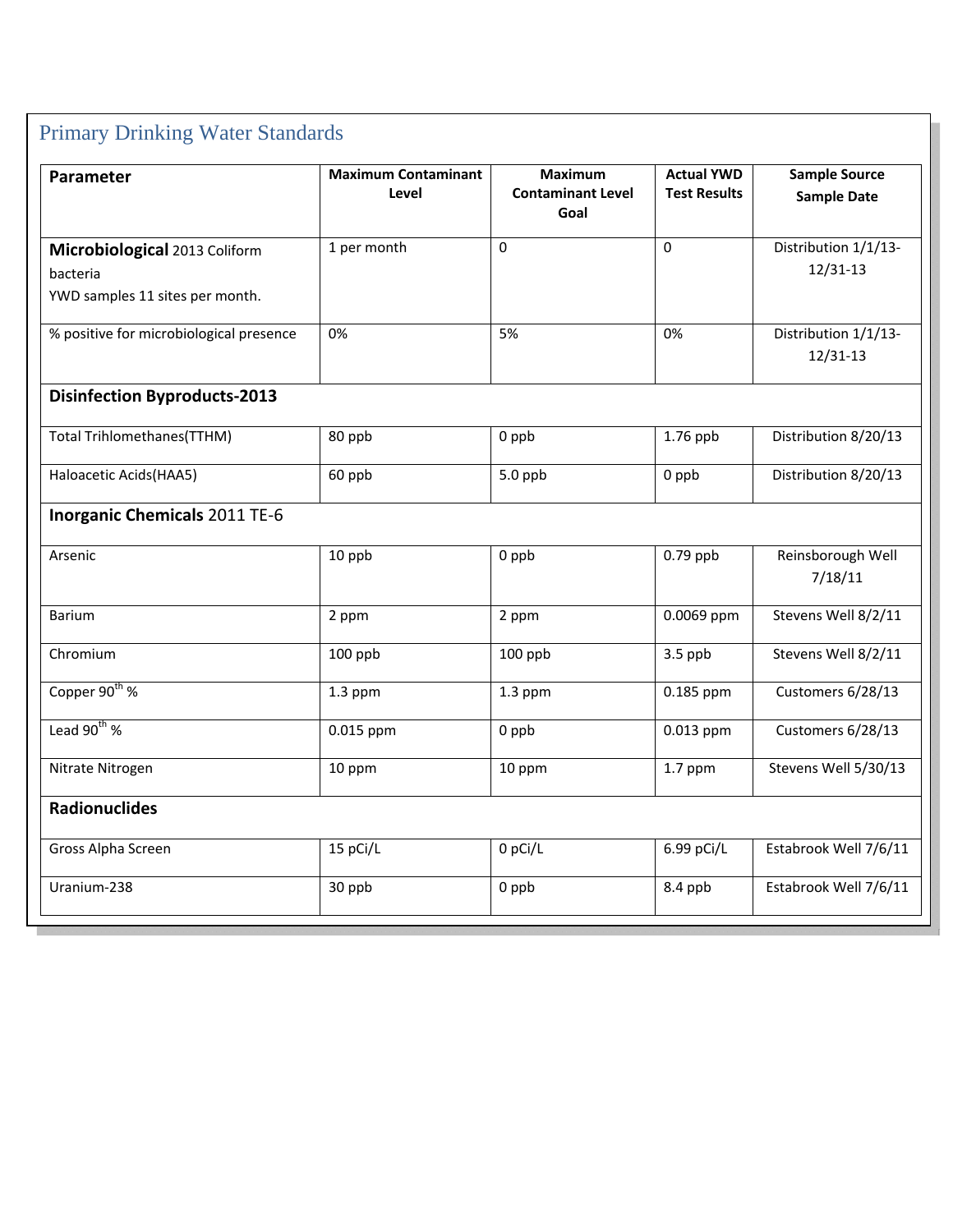# Secondary Drinking Water Standards

# **Non-regulated Aesthetic Standards for Finished Water**

| <b>Chemical Parameters 2011 TE-6</b> | Other                 | <b>Secondary Maximum</b><br><b>Contaminant Level</b> | <b>Actual YWD</b><br><b>Test Results</b> | <b>Sample Location Date</b>                       |
|--------------------------------------|-----------------------|------------------------------------------------------|------------------------------------------|---------------------------------------------------|
| Chloride                             |                       | 250 ppm                                              | 49 ppm                                   | Hayes Well 7/6/11                                 |
| Color                                |                       | 15 PCU                                               | <5 PCU                                   | All Sources 2011                                  |
| Copper                               |                       | $1.0$ ppm                                            | 0.029 ppm                                | Reinsborough Well<br>7/18/11                      |
| Iron                                 |                       | 0.30 ppm                                             | <0.05 ppm                                | <b>BDL 2011</b>                                   |
| Magnesium                            |                       | No Standard                                          | 5.6 ppm                                  | Stevens Well 8/2/11                               |
| Manganese                            |                       | 0.05 ppm                                             | $<.0005$ ppm                             | <b>BDL 2011</b>                                   |
| pH                                   |                       | $6.5 - 8.5$                                          | 6.8                                      | Hayes Well 7/6/11                                 |
| Sodium                               | Guidance Level 20 ppm | No Standard **                                       | 21 ppm                                   | Hayes Well 7/6/11                                 |
| Sulfate                              |                       | 250 ppm                                              | 14 ppm                                   | Stevens Well 8/2/11                               |
| Zinc                                 |                       | $2.0$ ppm                                            | 0.063 ppm                                | Stevens Well 8/2/11                               |
| Calcium                              |                       | No Standard                                          | 25 ppm                                   | Stevens Well 8/2/11                               |
| Hardness                             |                       | No Standard                                          | 86.6 ppm                                 | Stevens Well 8/2/11                               |
| Chlorine Residual                    | Range 0.14-0.28 ppm   | $4.0$ ppm                                            | <b>RAA</b><br>$0.20$ ppm                 | <b>Distribution System</b><br>$1/1/13 - 12/31/13$ |

# **Definitions**

Guidance Level: Drinking Water Equivalency Level.

Maximum Contaminant Level (MCL): Highest level of a contaminant allowed in drinking water.

Maximum Contaminant Level Goal (MCLG): Level of a contaminant in drinking water below which there is no known or expected health risk.

Secondary Maximum Contaminant Levels (SMCL): Target for aesthetic quality without posing risk to human health.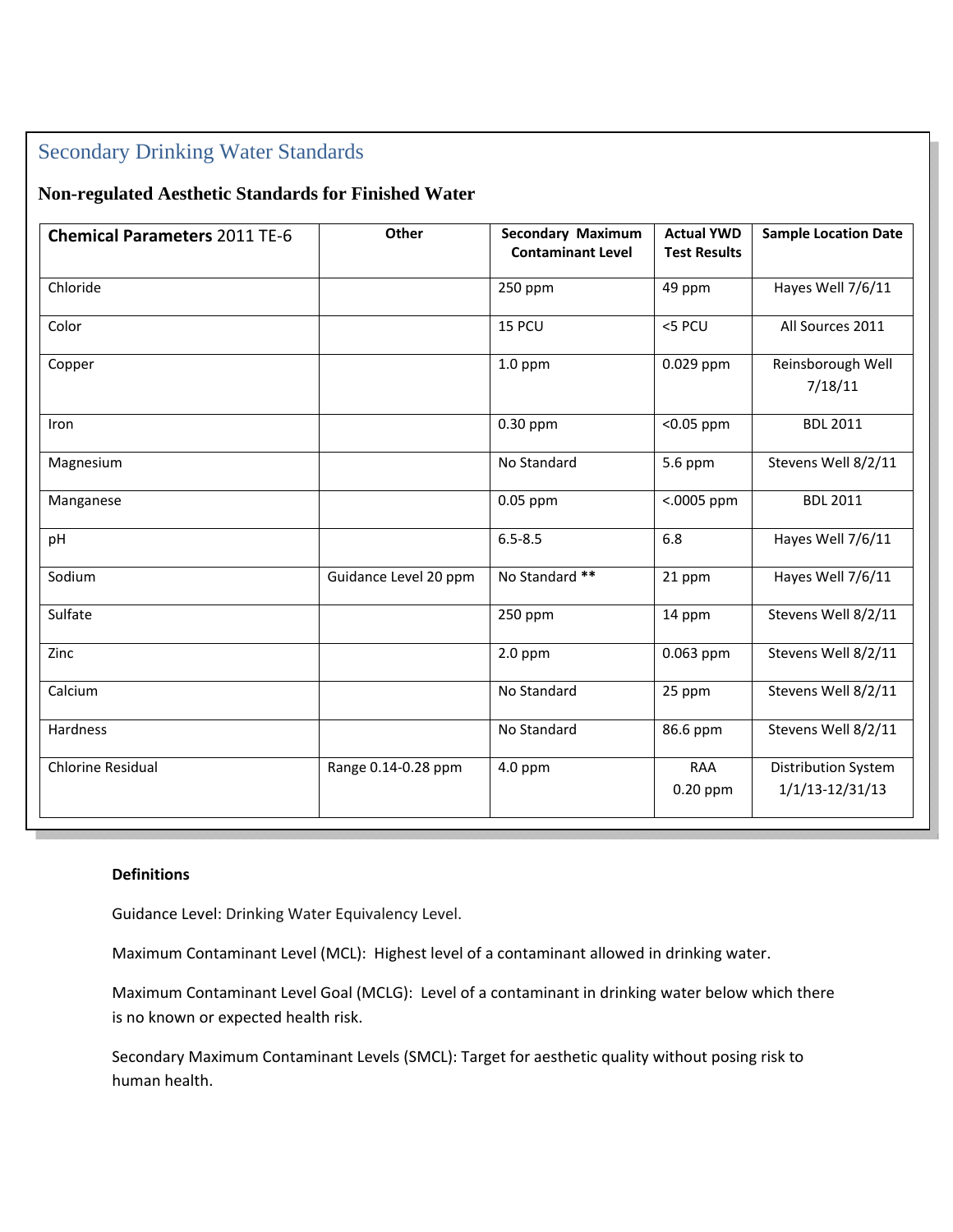Running Annual Average (RAA): The average of all monthly or quarterly samples for the last year at all sample locations.

Action Level (AL): Concentration of a contaminant that, if exceeded, triggers treatment or other requirements which a water system must follow.

 $ppm =$  parts per million or milligrams per liter  $(mg/L)$ 

ppb = parts per billion or micrograms per liter (ug/L)

pCi/L = picocuries per liter (a measure of radioactivity)

NTU = nephelometric turbidity units

BDL= Below Detection Limit

## **Notes:**

1) Total Coliform Bacteria: Reported as the highest monthly number of positive samples, for water systems that take < 40 samples per month.

2) Lead/Copper: Action levels (AL) are measured at consumer's tap. 90% of the tests must be equal to or below the action level.

3) Nitrate: Nitrate in drinking water at levels above 10 ppm is a health risk for infants of less than six months of age. High nitrate levels in drinking water can cause blue baby syndrome. Nitrate levels may rise quickly for short periods of time because of rainfall or agricultural activity. If you are caring for an infant you should ask advice from your health provider.

4) Gross Alpha: Action level over 5 pCi/L requires testing for Radium. Action level over 15 pCi/L requires testing for Radon and Uranium.

5) Sodium: Current drinking water standard for sodium is 20 milligrams per liter. Individuals on a low sodium diet due to high blood pressure, or other health problems, should consult their physician about drinking water on a daily basis which exceeds that level. Most Americans consume as much as ten times more salt than the body requires. Excess sodium from salt in the diet increases the risk of high blood pressure and cardiovascular disease. For most healthy people, a sodium level of 100 milligrams per liter of water will not substantially increase risk.

**\*\*** For sodium, EPA believes this guidance level for sodium needs updating, and is probably low. If a health benchmark for drinking water were established using current information and current drinking water health assessment procedures, it would likely be higher.

6) TTHM/HAA5: Total Trihalomethanes and Haloacetic Acids are formed as a by‐product of drinking water chlorination. This chemical reaction occurs when chlorine combines with naturally occurring organic matter in water.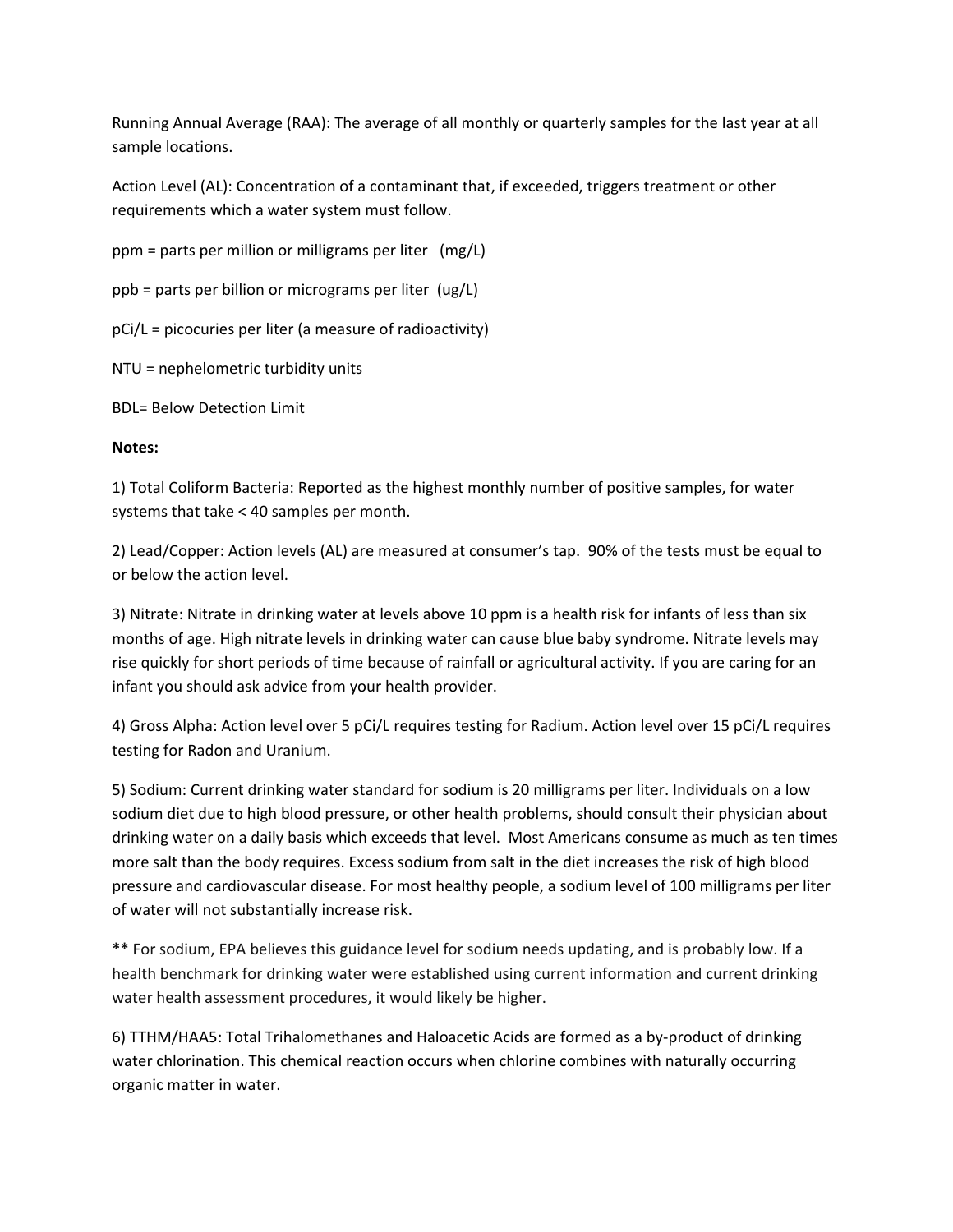#### **Health Information**

Drinking water, including bottled water, may be reasonably expected to contain at least small amounts of some contaminants, some of which occur naturally. The presence of contaminants does not necessarily indicate that the water poses a health risk. Contaminants that may be present in source water include: **(1)** Microbial contaminants, such as viruses and bacteria, which may come from sewage treatment plants, septic systems, agricultural livestock operations, and wildlife. **(2)** Inorganic contaminants, such as salts and metals, which can be naturally occurring or result from urban storm water runoff, industrial or domestic wastewater discharges, oil and gas production, mining, or farming. **(3)** Pesticides and herbicides, which may come from a variety of sources such as agriculture, urban storm water runoff, and residential uses. **(4)** Organic chemical contaminants, including synthetic and volatile organic chemicals, which are by‐products of industrial processes and petroleum production and can also come from gas stations, urban runoff, and septic systems.

However, some people may be more vulnerable to contaminants in drinking water than the general population. Immuno-compromised persons such as persons with cancer undergoing chemotherapy, persons who have undergone organ transplants, people with HIV/AIDS or other immune system disorders, some elderly, and infants can be particularly at risk from infections. These people should seek advice about drinking water from their health care providers. The EPA and CDC have guidelines on the appropriate means to lessen the risk of infection by cryptosporidium and other microbial contaminants. More information about waterborne contaminants and potential health effects can be obtained by calling the Safe Drinking Water Hotline at 1‐800‐426‐4791.

If present, elevated levels of lead can cause serious health problems, especially for pregnant women and young children. Lead in drinking water is primarily from materials and components associated with service lines and home plumbing. Yarmouth Water District is responsible for providing high quality drinking water, but cannot control the variety of materials used in plumbing components. When your water has been sitting for several hours, you can minimize the potential lead exposure by flushing your tap for 30 seconds to 2 minutes before using the water for drinking or cooking. If you are concerned about lead in your water, you may wish to have your water tested. Information on lead in drinking water, testing methods, and steps you can take to minimize exposure is available from the Safe Drinking Water Hotline (1‐800‐426‐4791) or at http:// www.epa.gov.safewater/lead

#### **Violations**

The Yarmouth Water District has no reportable violations in 2013 for water quality.

## **Waiver Information**

YWD received full Synthetic Organic Contaminants waivers at the Stevens, Estabrook and Reinsborough well for the 2011‐2013 compliance period.